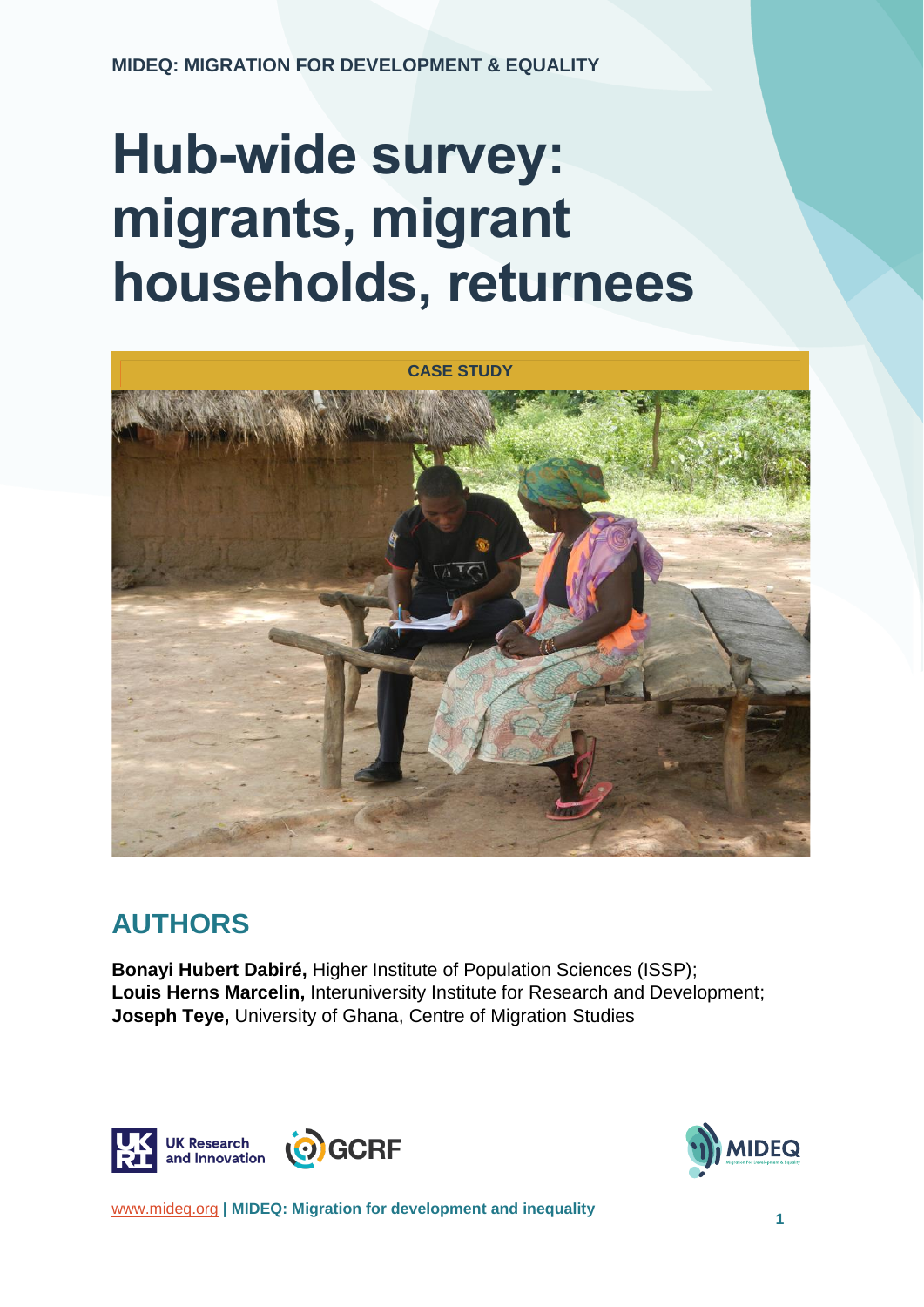While South-South migration accounts for nearly half of all international migration, research and policy discussions tend to focus on movements from countries in the Global South to countries in the Global North. Moreover, the lack of existing research and data on migration *between* the countries of the Global South means that research has drawn heavily on theoretical and empirical frameworks associated with migration to the Global North. To shift this focus, MIDEQ is currently undertaking an interdisciplinary Hub-wide survey which will:

- Describe migrants' perceptions, knowledge and decision-making patterns, and examine factors that influence these variables;
- Explore the role of migration intermediaries in facilitating mobility in specific corridors, and associated variations in migration outcomes;
- Examine the resource flows associated with migration between countries, including financial flows, trade and knowledge;
- Investigate gender inequalities, rights and resources in origin and destination countries;
- Explore the experiences of children who migrate with or without their families, those born to migrants in destination countries and those 'left behind';
- Examine the relationship between poverty, social inequalities and international migration;
- Identify formal/informal participation, social integration, mobilisation and organisation used by migrants in destination countries;
- Describe employment and work conditions among migrants, and identify factors associated with labour exploitation;
- Identify risks to migrants' health and safety and services use;
- Explore migrants' and migrant households' access to and use of information, communication and technology;
- Examine the effect of different migration trajectories and experiences on the mental health of migrants;
- Describe experiences of violence among migrants and identify factors associated with violence and abuse; and
- Capture cultural responses to migration.

Data collection for the MIDEQ surveys was scheduled to begin in March 2020 but was delayed due to the COVID-19 pandemic. Only two countries (Burkina Faso and Haiti) started the survey field data collection in 2020; the remaining countries delayed survey collection until 2021 with Ghana and Côte d'Ivoire starting in January 2021. The survey has been scaled back as a result of the UKRI funding cuts and is now only taking place in three corridors (Haiti-Brazil, China-Ghana and Burkina Faso-Côte d'Ivoire). Data collection for the survey has now been completed in all six countries. A total of 8,800 respondents have participated in the survey to date with an anticipated final sample size of 5,130 respondents.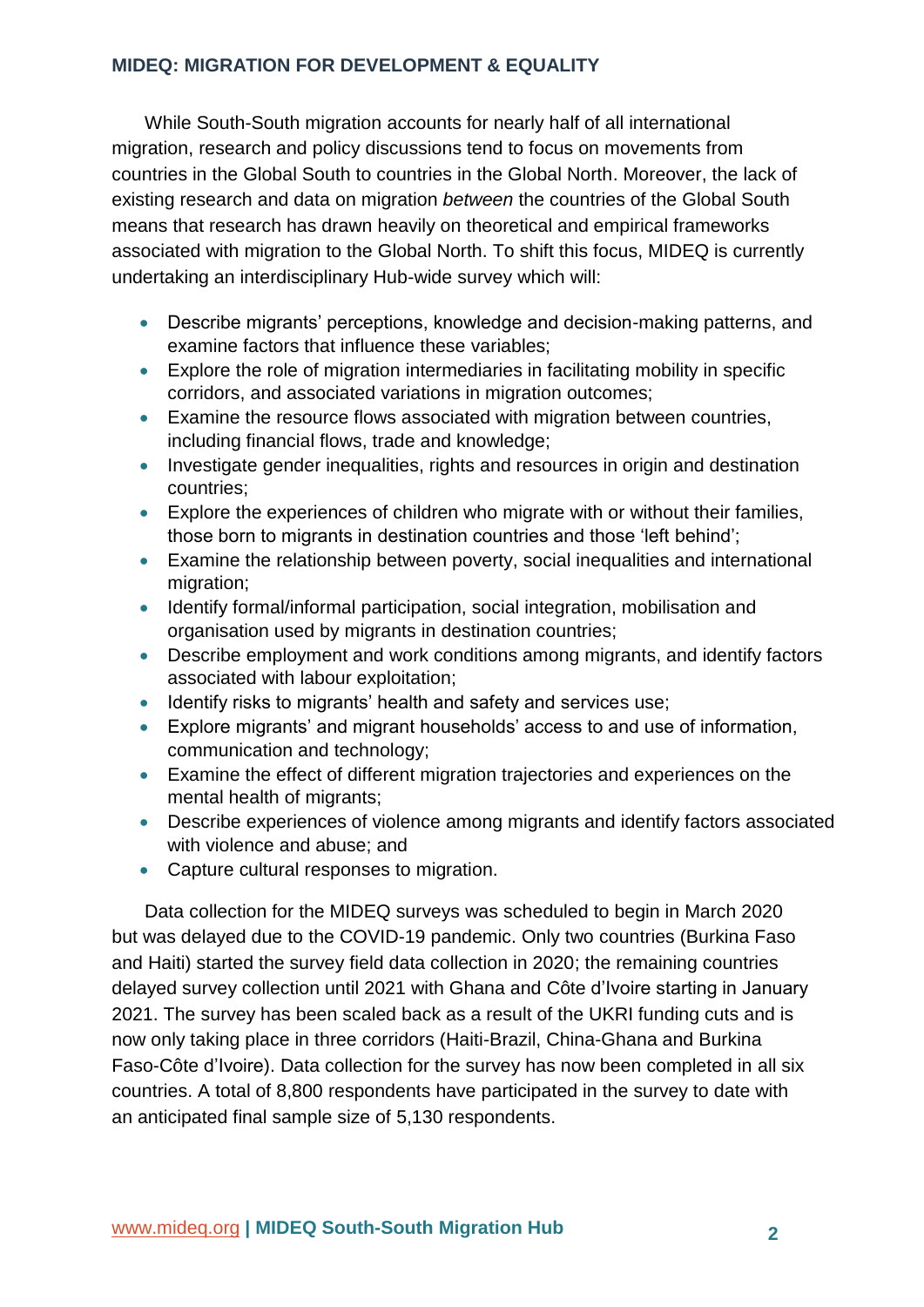The MIDEQ Hub-wide survey is of significance for the following reasons:

- Unlike many of the earlier migration surveys that focus on *either* households in sending *or* destinations countries, the MIDEQ surveys gather data from migrants and non-migrant households in the origin countries as well as individual migrants in the destination countries and returnees in their countries of origin;
- The surveys have been developed and delivered in ODA recipient countries where there is a general paucity of data on migration, partly because of weak systems for collecting migration data from administrative sources, and lack of resources to conduct migration surveys. The Hub-wide survey has significantly increased the knowledge, skills and experience of partners in the Global South to undertake large scale comparative survey data collection and analysis;
- The large sample sizes are a significant achievement, given the fact that it is extremely difficult to secure information from migrants who are often described as 'hard to reach' populations;
- The ability to adopt innovative health and safety protocols to conduct surveys in the context of COVID-19, significant political instability and social violence (in the case of both Haiti and Burkina Faso) is a significant achievement.

The MIDEQ project has enabled CMS to generate rich data on migration along the China-Ghana corridor. The Ghana team has completed the Hub-wide survey with 1,268 Chinese migrants in Ghana. This is the first time a large survey has been conducted with Chinese migrants in Ghana. The team has also conducted qualitative interviews with 80 Chinese migrants and 32 Ghanaians who have returned from China.

Both the survey design process and its implementation have entailed a wellintegrated and rigorous interdisciplinary approach which combines epistemological paradigms from the social sciences, creative arts, and behavioural sciences. Numerous webinars and meetings were organised to share ideas and experiences on the planning and implementation of the surveys in various countries. This ensured mutual learning and capacity building of researchers in different countries. While the LSHTM team is responsible for coordinating the survey design, the Hub's Coinvestigators from a range of disciplinary backgrounds worked with the LSHTM team to design the survey protocols and questionnaire. Unlike previous migration surveys that were purely based on social science methodologies, creative arts approaches to data collection and documentation of data collection were integrated into the MIDEQ survey design and implementation in all the countries. The interdisciplinary design of the survey challenges the disciplinary silos which are used in survey construction and responds to the urgent needs of development policy makers for quantitative data which relates to culture and arts in the Global South.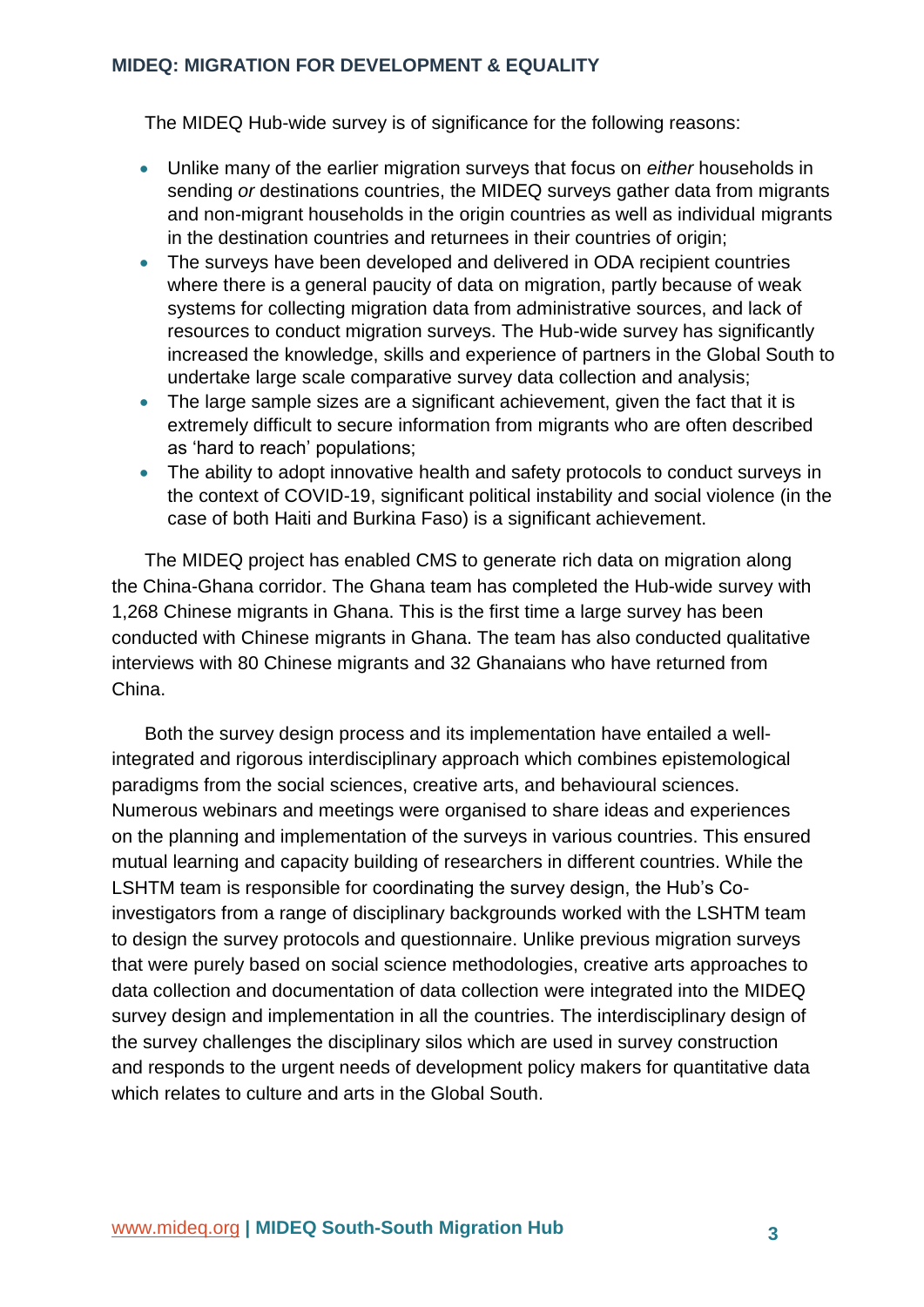As noted above, the Hub-wide survey makes a significant contribution to knowledge for the following reasons:

- *Focus on two-way flows and impacts*: unlike most existing migration surveys, the MIDEQ Hub survey is being undertaken with migrants, migrant households, returnees and those 'left behind' in both origin and destination countries. This represents a subtle but important conceptual, discursive and methodological shift which is enabling the Hub to unsettle prevailing assumptions about migration and offers the potential for new theoretical analysis and policy formulation;
- *Interdisciplinary survey design and questions*: the Hub-wide survey includes cultural questions generated by WP11 which are being asked at scale for the first time. The information gathered through these questions will be analysed through the audit and assessment processes of the arts, using hermeneutic frameworks; interpretivist paradigms; decolonising methodologies; a phenomenological double break; participatory, co-designed, practice-led artistic processes both within migratory and cultural groupings.
- *Innovative approach to sampling*: a mixture of probabilistic and non-probability sampling techniques has been adopted to deal with the challenges associated with sampling from the small numbers and relative geographical dispersion of migrant populations in destination countries. We have already shared our sampling approaches at several webinars, and we plan to publish articles on our methodology and comparative data analysis approach.